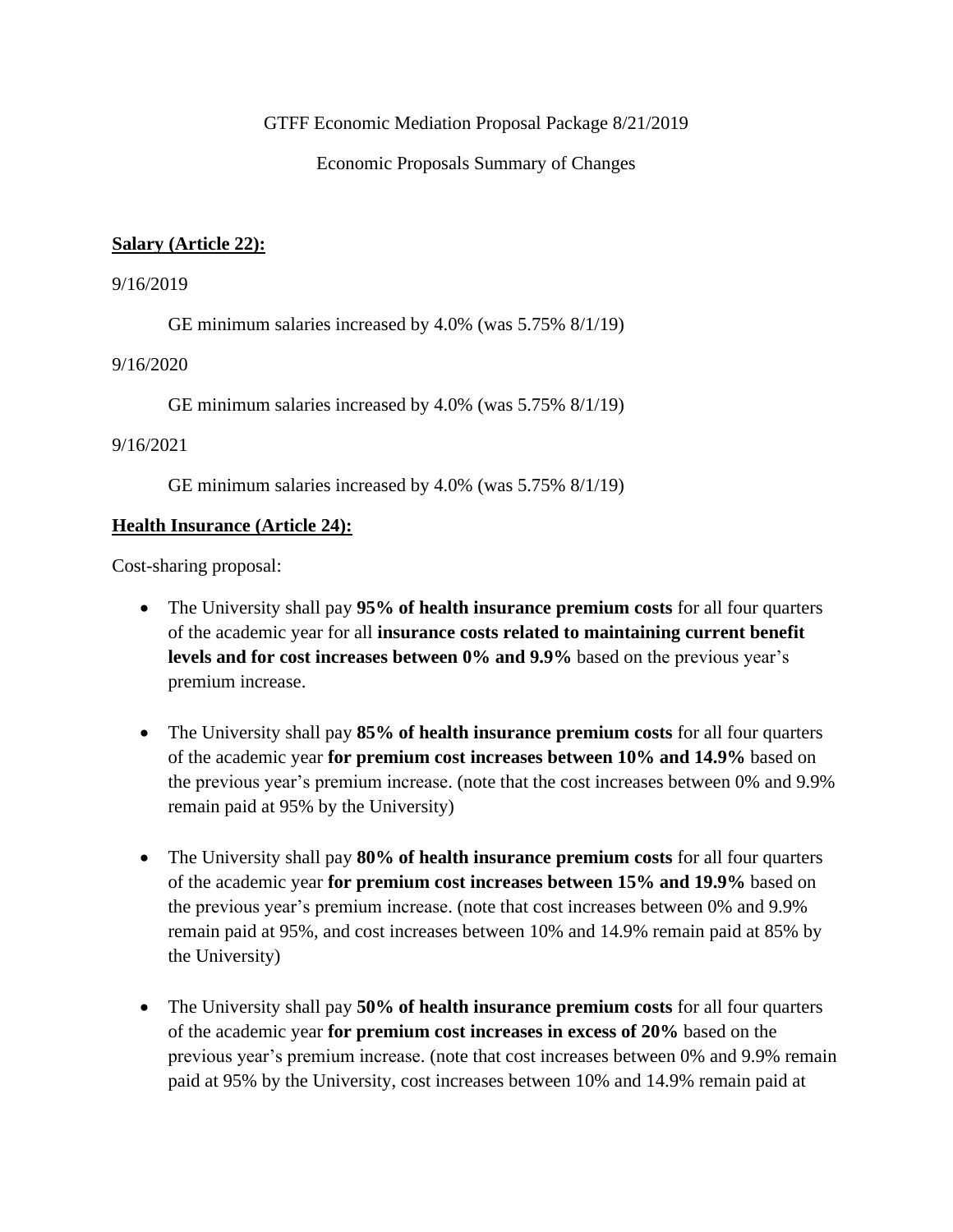85% by the University, and cost increases between 15% and 19.9% remain paid at 80% by the University)

- Reassert increase in insurance administrative costs to \$110,000
- Reassert **Appendix E** with necessary changes to language to reflect premium split.
- All other language in article reverts to current 2016-2019 CBA language, including the makeup of the Trust and summer 80/20% insurance split for non-employed GEs.

## **Fees (Articles 23 & 19):**

• GEs shall be responsible for \$61.00 of fees in all four terms of the academic year.

## **Childcare, Parental Leave, and Hardship Fund (Articles 19, 29, and 30):**

- Amend **Article 19** summer childcare proposal language to read as follows: Graduate students who wish to enroll their children in University affiliated childcare facilities during the summer term shall be considered "university affiliated" or "university student" (whichever applies) for the purposes of determining childcare costs and services if the graduate student held a GE appointment in at least one term of the previous academic year, regardless of summer employment status or if they enroll in summer credit hours.
- Increase Childcare award in Section 2 of **Article 30** to \$900
- Add language to **Article 30** to read as follows: Master's students are eligible to receive up to two (2) awards from this fund in the course of their academic career. Doctoral students are eligible to receive up to six (6) awards from this fund in the course of their academic career.

Students who have met these limits may petition the dean of the Graduate School in writing for an exception due to extraordinary circumstances. The dean's decision to grant such an exception is final and binding.

- Agree to University's proposed MOU regarding frequency of childcare award presented on 8/1/2019
- Parental leave remains as proposed in **Article 29** and **LoA** from 8/1/2019